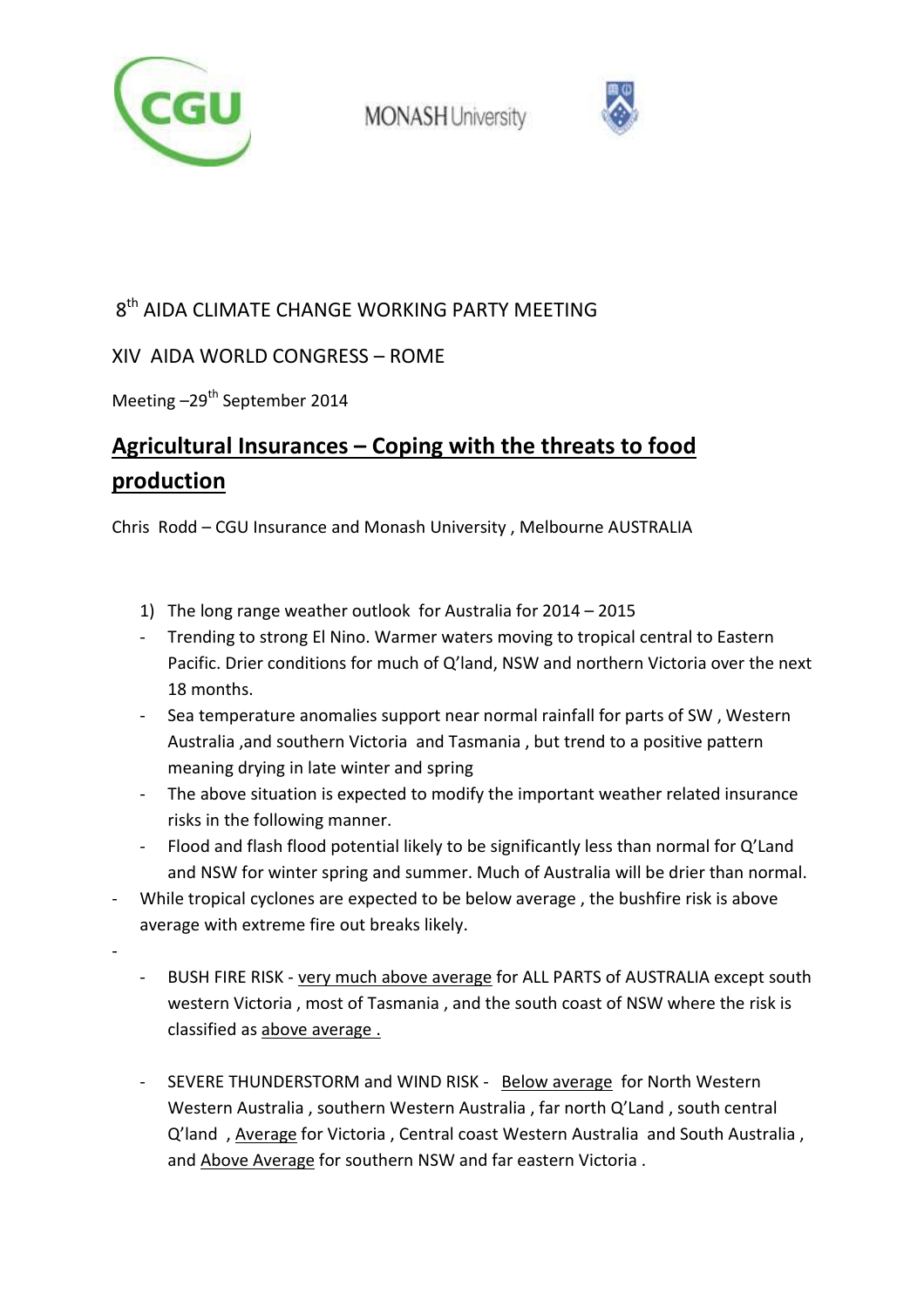



- TROPICAL CYCLONE RISK generally average or below average for all parts of Australia ordinarily exposed with a later start to the season
- RAINFALL relevantly for crop exposure , below average for virtually all of Australia except central west coast of Western Australia where it is expected to be slightly wetter than average and western Victoria where it is predicted to be near average .
- While these forecasts are for an 18 month period only, the predicted general trend for the future is for higher than average temps, lower than average rainfall and cyclonic activity of increasing severity and frequency. For Australia this forecast represents a serious risk for crop and general agricultural production.

#### THREATS TO AGRICULTURAL PRODUCTION

Firstly, at a global level, greenhouse emissions from livestock, soils, and land clearing represent 25% of global annual greenhouse emissions.

Secondly, efforts to mitigate greenhouse gas emissions from agriculture may reduce agricultural production placing further pressure on global food supplies.

 Thirdly, if climate change effects cannot be reduced, the long term impact is likely to result in a further reduction in agricultural productivity and food production.

In the context of a global issue, where does Australia sit?

We occupy the second driest continent on Earth (second only to Antarctica)

 Climate change that results in less rainfall, poses a serious threat to Australian agricultural output .With the short term weather and longer term climate predictions for Australia, the relative sparsity of arable land, above average and cyclonic rainfall falling in far northern Australia is of little benefit for food production. Accordingly we are faced with a prediction of lower than average rainfall in those parts of Australia traditionally viewed as our, "food bowl "

While Australia's population and resources suggest that we are not at risk of experiencing food scarcity, it remains in Australia's long term political and financial interests, to ensure global food security.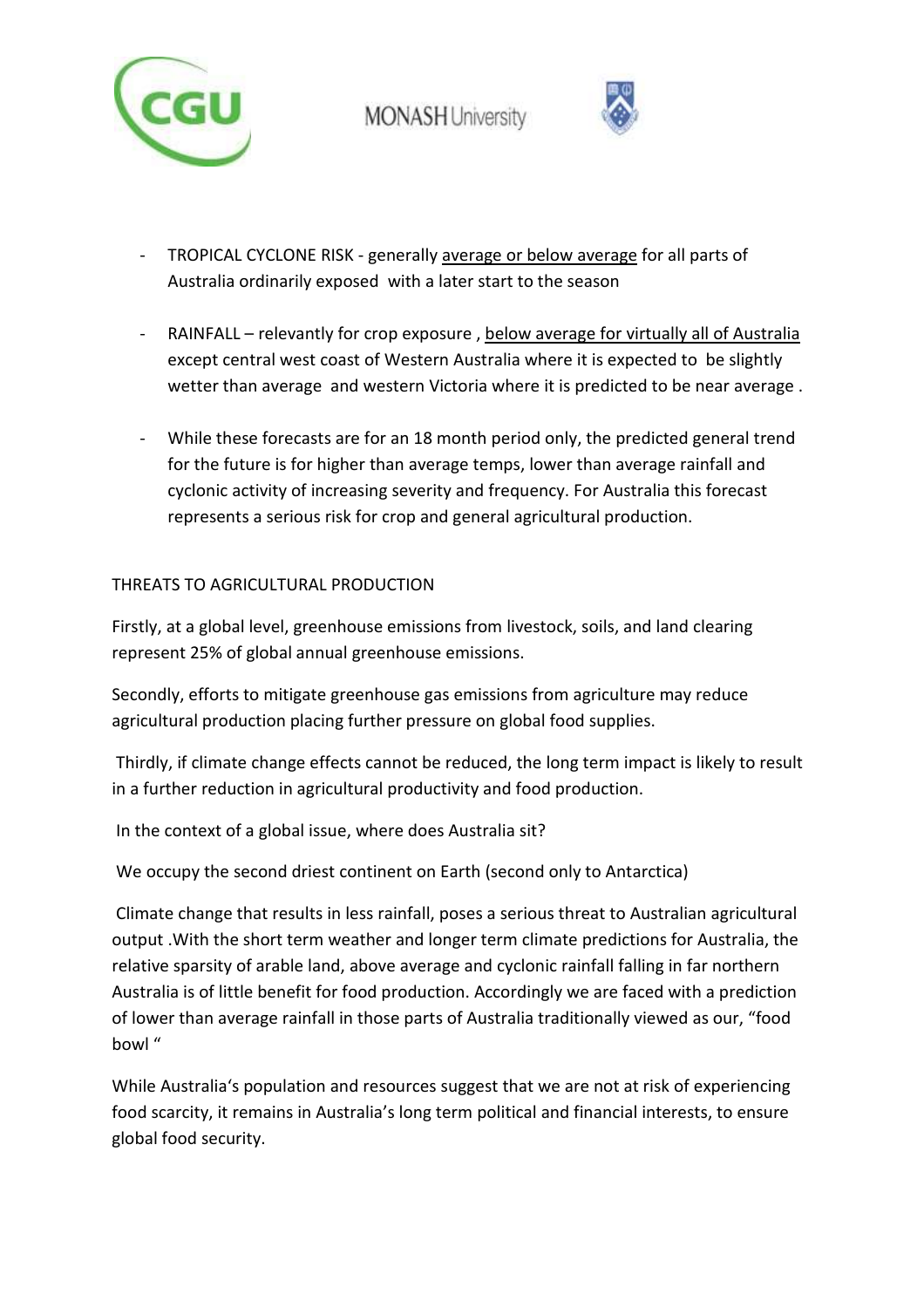



 Australia produces, 1% of the worlds food, and 3% of the food traded world wide . Australia, currently exports 76% of its agricultural products and, globally remains a major supplier in a number of key areas – 10% of the global dairy export market, the third largest beef exporter behind 2 "vulnerable" countries, India and Brazil . In the global context , Australia has 0.3% of the World's population and 3.4% of the world's arable land . In contrast China has 22% of the World's population and 7% of the arable land .

By retail value, Australia produces 93% of the food consumed domestically however we are constrained in our efforts to raise productivity because we are highly exposed to the impacts of climate change, with constraints on water for irrigation, and the fact that per capita we are one of the highest green house gas producers in the world!

Australia's climate, farming systems and soils are particularly relevant to food vulnerable/insecure regions such as Africa, South and South East Asia.

#### REGIONAL IMPACTS – GEOPOLITICAL STABILITY IN THE REGION

Weather extremes, and large fluctuations in rainfall and temperature are likely to have a major impact on Asia's agricultural output and exacerbate food water and energy scarcities in Asia and the south west Pacific . These regions include many  $3<sup>rd</sup>$  world or developing nations with limited capacity to adapt to climate change

Likely impacts include displacement of human settlement due to rising sea levels, reduced food production, water scarcity, and increased disease. Flowing from these impacts is the potential to destabilise domestic and international political systems in parts of Asia and the SW Pacific. The impact is likely to be increased if, climate changes coincide with other transnational challenges to security, such as terrorism, pandemic diseases or add to existing ethnic and social tensions.

Such regional problems could easily become Australia's problems as recent experience attests. Over the last 10 to 15 years Australia has been required to intervene, in New Guinea , Bougainville, Solomon Islands and East Timor in response to political and humanitarian crises.

Climate change is likely to impact on food production in the Asia Pacific region.

- An increase in the frequency and intensity of severe weather events with the corresponding impact on agricultural production.
- Rising sea levels could inundate, and render unusable, coastal agricultural land.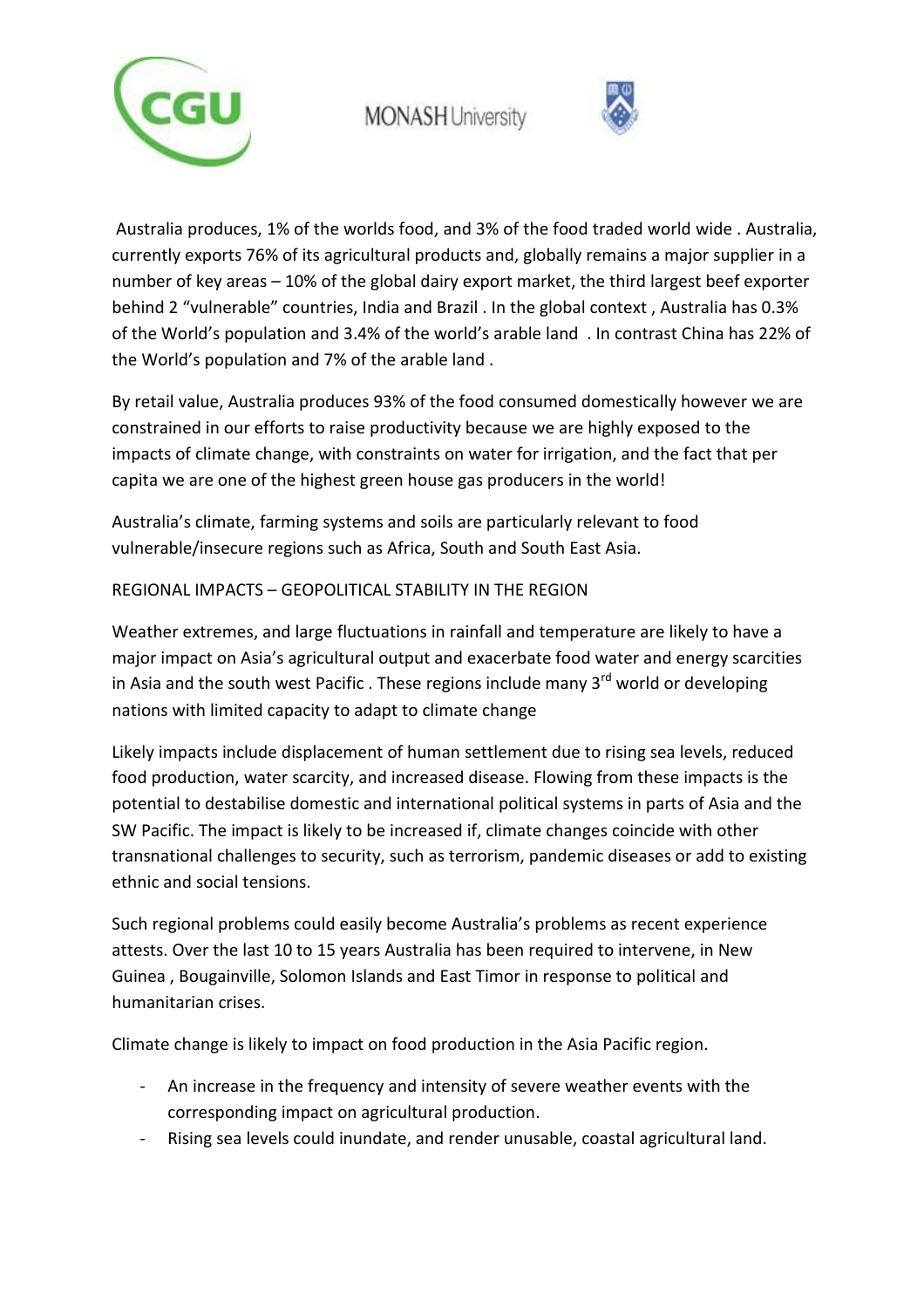



- Shifts in rainfall patterns could disrupt river flows, used for agricultural production, accelerate erosion, and desertification and reduce livestock and crop yields.
- Increased temperatures could result in reduced crop yields by shortening the growing seasons and accelerating grain sterility in crops .
- As fish is a major food source in Asia, there remains a risk that marine ecosystems could experience major migratory changes in fish stocks due to rising sea temperatures and also the degradation of tropical reefs and marine reef species.

Any disruption to the South East Asian monsoon is likely to impact on the northern China plain with increased drought resulting. Other areas of vulnerability is the disruption to flows of Asia's principal river systems arising from deglaciation of the Himilyas and the Tibetan plateau.

The 2002 Consultative Group on International Agricultural Research, predicted that food production in Asia will decrease by as much as 20% due to climate change, at a time when populations in the region are rising. These forecasts are consistent with IPCC projections showing significant reductions in crop yields (5-30% compared with 1990), affecting more than 1 billion people in Asia by 2050 .

Third world countries, in the region with predominantly rural economies and low levels of agricultural diversification will be at risk. They have limited food options and capacity to diversify. Higher world food prices associated with climate change and declining production disproportionately impact poorer nations as it diminishes the opportunity to seek food security form international trade .In these circumstances , in the absence of international food trade liberalisation , it is likely that price volatility on world markets will increase , particularly at times of pressure on global food supplies. The impacts of food scarcity, and increased prices in countries with limited financial capacity to meet global prices has the potential to create starvation conditions and political insecurity. In the Asia pacific region, this has the capacity to create "climate refugees". In terms of international security, in the future, climate refugees could constitute a major component of refugee movement, globally, with serious consequences for international security. While early adaptive measures , in developing countries with effective governments can reduce the risk , other nations may be overwhelmed by the task confronting them , in which case , Australia , is likely to experience the impacts of climate induced political disturbances and even the potential for violent conflict in the region .

The security issues this gives rise to have already been identified internationally and recently featured in strategy plans currently under consideration by the US Defence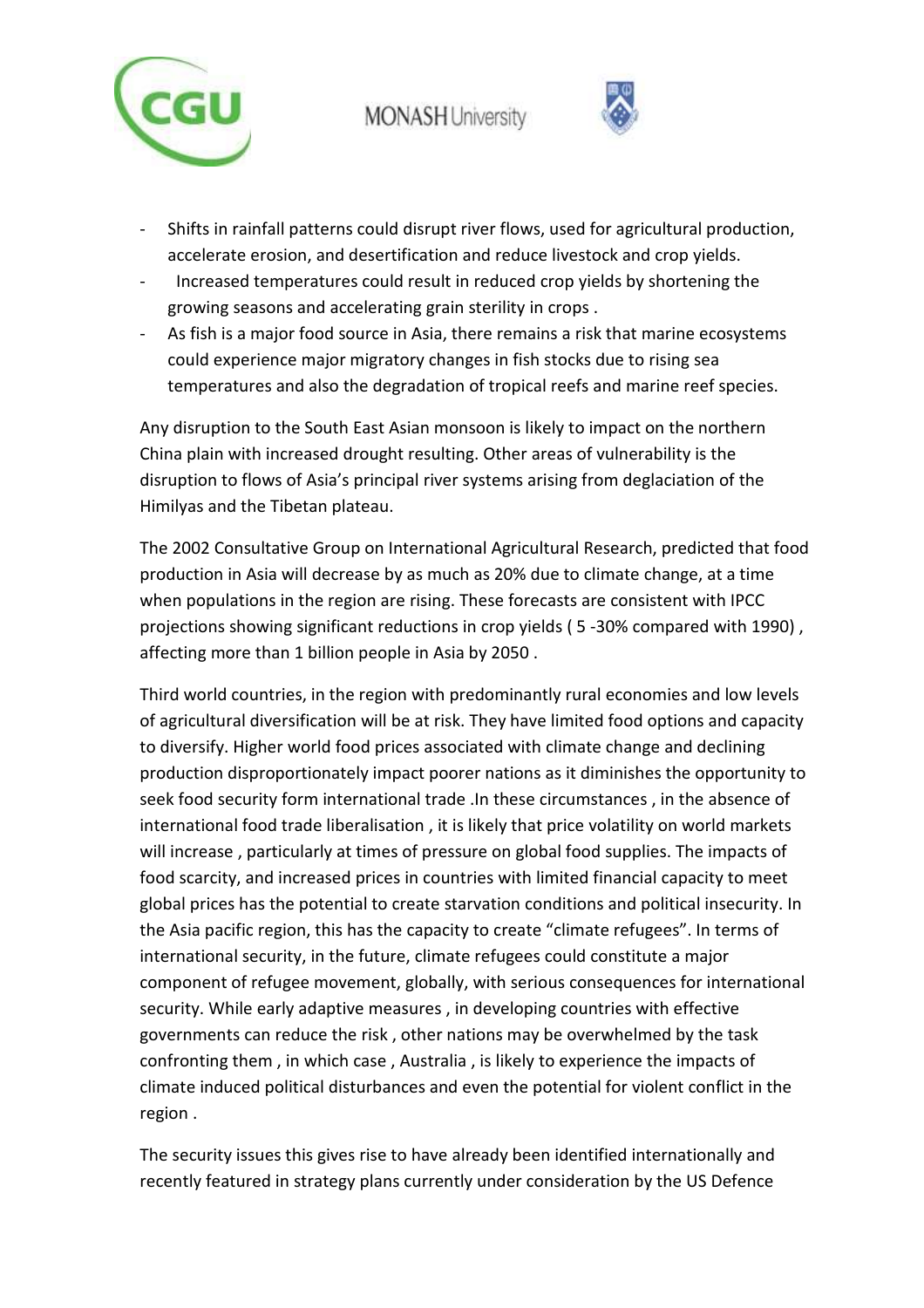



Department in relation to security risks confronting the US spheres of political, regional influence.

#### CLIMATE CHANGE ADAPTION AND MITIGATION STRATEGIES - AUSTRALIA

Australia's CSIRO (Commonwealth Science and Industrial Research Organisation) has introduced, four research initiatives designed to address the challenges of food security

- 1) Sustainable Agricultural Flagship Aim is to reduce the carbon foot print of Australia's land use , while achieving the productivity needs of agriculture and forestry The major focus is on developing farming systems that use limited water and soil nutrients more efficiently .
- 2) Climate Adaption Flagship Involves adaption responses to counter anticipated damaging effects of climate change. Research involves combining information from real mixed cropping systems with indentified vulnerable areas of climate risk , to adapt cropping practices to offset the impacts
- 3) Water for Healthy Country Flagship Involves research into areas such as the Murray –Darling basin and South Western Australia, to undertake a comprehensive analysis of water resources and competing demands for supply for agricultural purposes. It is a 1 million square mile area
- 4) Food Futures Flagship Developing agrifood and processing technologies to increase the sustainability of Australia's agricultural sector. Research into grain types as a means of achieving higher yields in wheat production, greater nitrogen use efficiency and improved nutritional yield.

In May 2012 ,Australia made a submission to the UN sponsored body SBSTA ( Subsidiary Body for Scientific and Technical Advice ) an organisation set up pursuant to article 9 of the UN Framework Convention on Climate Change ( UN FCCC) and in the course of doing so identified a number of issues of particular relevance to Australia and initiatives to address risks to our domestic agriculture, arising from climate change .

 Given the approach of the current government it is in a sense ironic that the submission recommended a number of new practices requiring:

- 1) Robust projections of climate change impacts at local or regional level to provide land managers with the confidence to take action
- 2) The motivation to change to avoid risks or to exploit opportunities
- 3) Demonstrated technologies to enable change to occur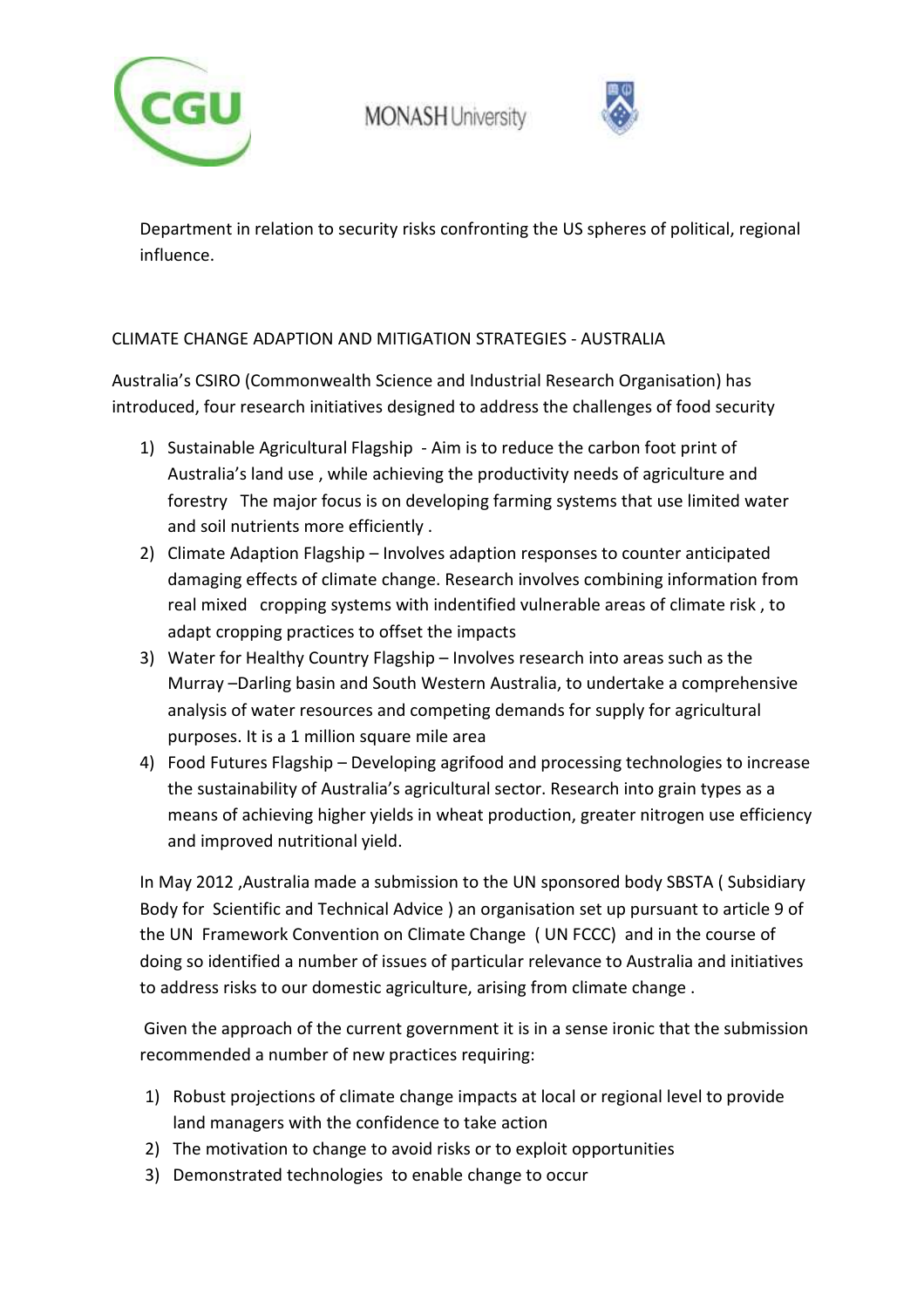



- 4) Support during transitions to new management or new land use
- 5) Altered transport and market infrastructure and
- 6) An effective monitoring and evaluation system to learn which adaption approaches work well, which do not and why.

Notably, the submission identified the risks facing Australia as a major food producer . Our farmers face increased risk of drought over the next 20 to 30 years, with the attendant social and final consequences that flow from that prediction.

The Intergovernmental Panel on Climate Change (IPCC), in its 5<sup>th</sup> report released in March 2014, took data from the  $4<sup>th</sup>$  report of 2007, as a basis for future predictions and concluded that by the middle of the century, if temperatures rise by more than 2 degrees C, two thirds of the studies agree that there will be crop yield declines of more than 10%. Australian CSIRO Scientist Dr Mark Howden, claims that for wheat alone the average decline will be 2% per decade, in temperate climates, but in the tropics, for every degree increase the decline is 8% .

 Graeme Hammer of Queensland University recently asserted that for Australia, the drier air, a product of warmer temperatures, is causing a reduction in yields, as a consequence of "crop water stress". With a drier atmosphere expected the data predicts that by 2060 the yields will drop by 15 to 30%. For Australia this places substantial demands on plant breeders to produce low water, heat tolerant species of wheat, rice and maize. Currently we do not have the species to deal with these changing conditions.

 In order to address this need the Federal Government has been investing in research through the Farming Future Climate Change Research Program (CCRP).

 The research focuses on reducing greenhouse gas emissions, improving soil management, and adapting to climate change .The areas identified as exhibiting potential for emission reductions, while maintaining productivity are:

- 1) The use of feeding supplements to reduce livestock emissions ;
- 2) Using alternative pasture species to counteract the impacts of shorter growing seasons , predicted under climate change scenarios;
- 3) Incorporating low methane traits into livestock , breeding programs ;
- 4) improved fertiliser management in high rainfall cropping areas to reduce nitrous oxide emissions ;
- 5) identifying the effect of management practices on soil carbon levels ;and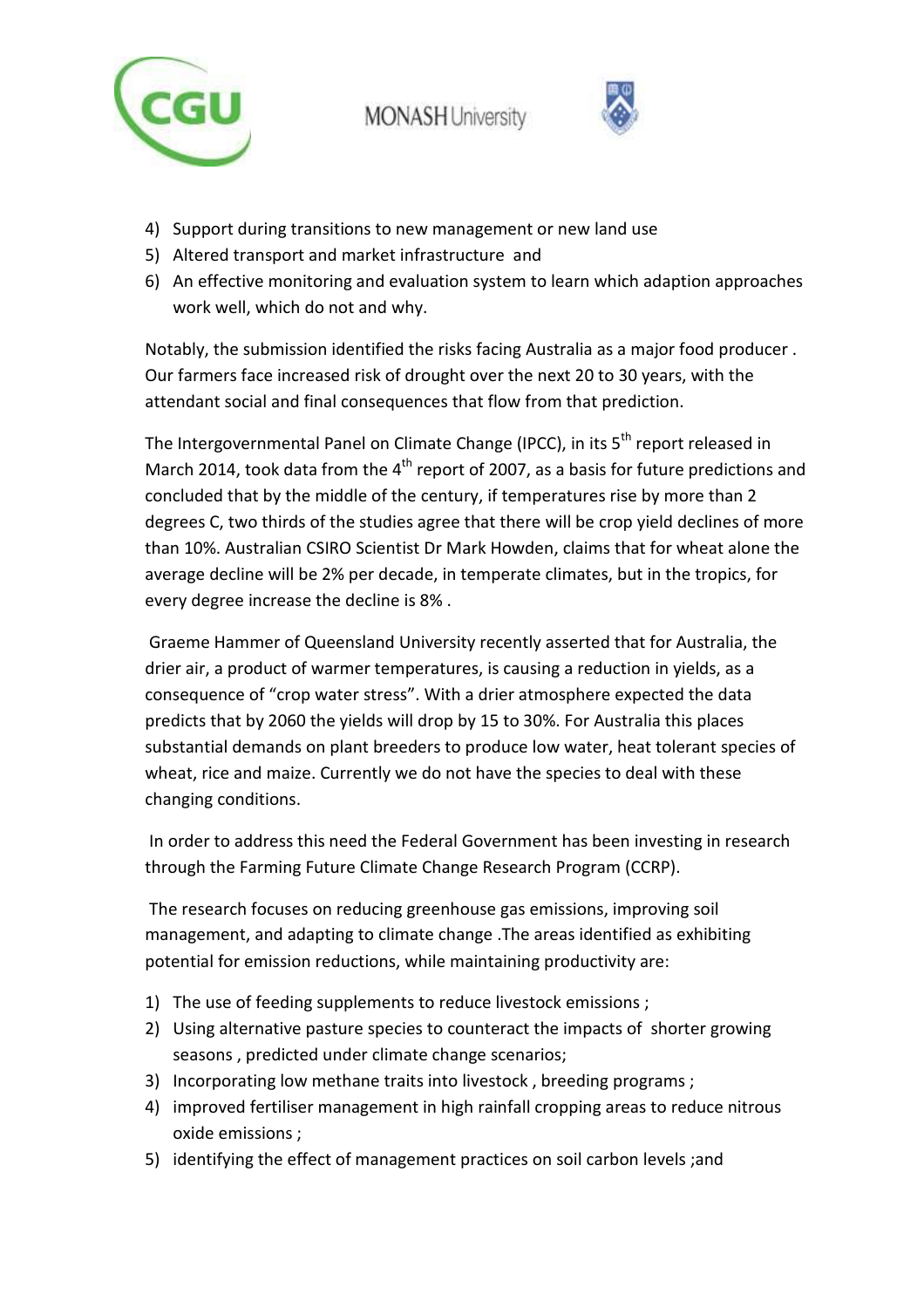



6) analysing the costs and opportunities of relocating industries to areas with more suitable climates .

Other factors identified as major constraints to adaptive capacity of food organisations operating in Australia are risk management practises, an uncertain regulatory environment ( itself a result of gaps in risk management) and uncertainty of climate change projections in part influenced by politically motivated misinformation.

Regulatory uncertainty is ranked highly as a risk facing the Australian food industry organisations and mirrors international rating agencies indexes of competitiveness and the cost of doing business. Australia now ranked by the World Economic forum, as 75<sup>th</sup> out of 142 , on the scale- "burden of government regulation"

#### The Murray – Darling Basin Project

The Murray – Darling Basin Authority was set up specifically to address water security in the basin, one of Australia's largest and most important food production regions. During the Millennial Drought, water trading enabled some crop yields to remain fairly stable while others plummeted. Output for water intensive crops such as rice dropped dramatically. The water saved was on sold to farmers to produce higher value perennial crops such as fruit and wine grapes. Farmers in the region adapted to water scarcity and as a consequence efficiency per gigalitre of water more than doubled by the end of the drought. In the dairy industry, farmers purchased feed as a replacement for on farm irrigation, which left many farmers with excess water to on sell.

 Another anticipated impact of climate change observed in other countries is the proliferation of new crop pests and diseases. As a consequence, farmers may have to contemplate changing crops, to reduce the exposure, such as moving from bananas to pineapples ( which are more resistant to diseases , pests and cyclone damage) .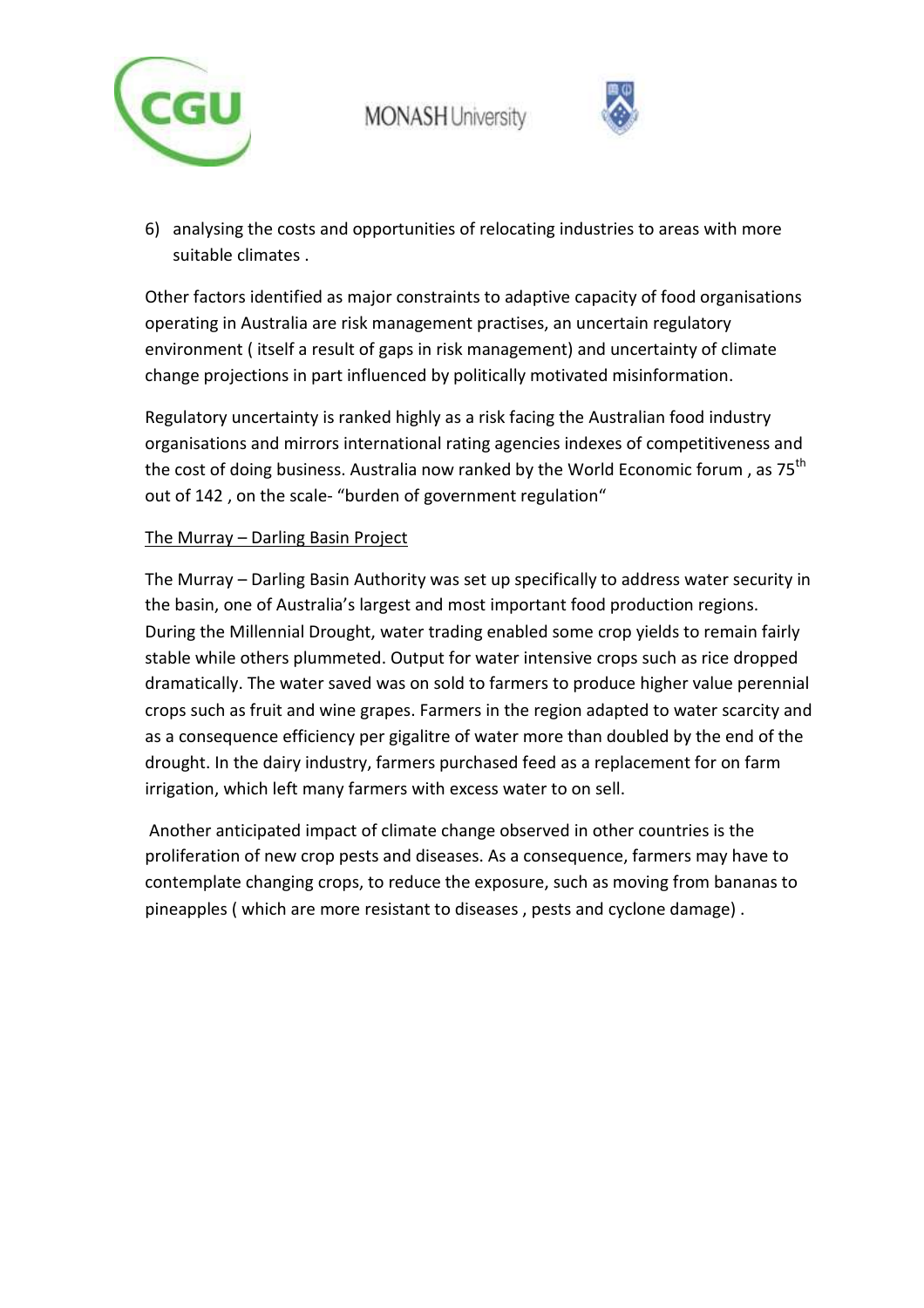





The future for water availability in South-West Western Australia in a drying climate: areas where CSIRO is conducting research into current and future water availability under the flagship Sustainable Water Yields Projects (Source: CSIRO)

RESEARCH FUNDING FOR CLIMATE CHANGE ADAPTION and MITIGATION.

This remains an area in which Australia is extremely vulnerable. Recently the Australian Federal Government announced a reduction in funding for climate change related programmes from \$5.75 billion to \$500 million by 2017/18. Effectively a tenfold reduction!

As a consequence Australia is at risk of falling well behind its trading competitors. The US DA ( US Dept of Agriculture ) continues fund targeted research , on adaptive water management for cattle production , drought resistant livestock breeds , crop research etc . The USDA have recognised that climate change represents a substantial threat to agricultural capacity .The US has also committed to mitigation strategies such as green energy expenditure . More than 2/3rds of the US \$77 billion in Federal Expenditure was invested in technology research for green energy alternatives, with 8% committed to other nations to fund foreign climate change initiatives.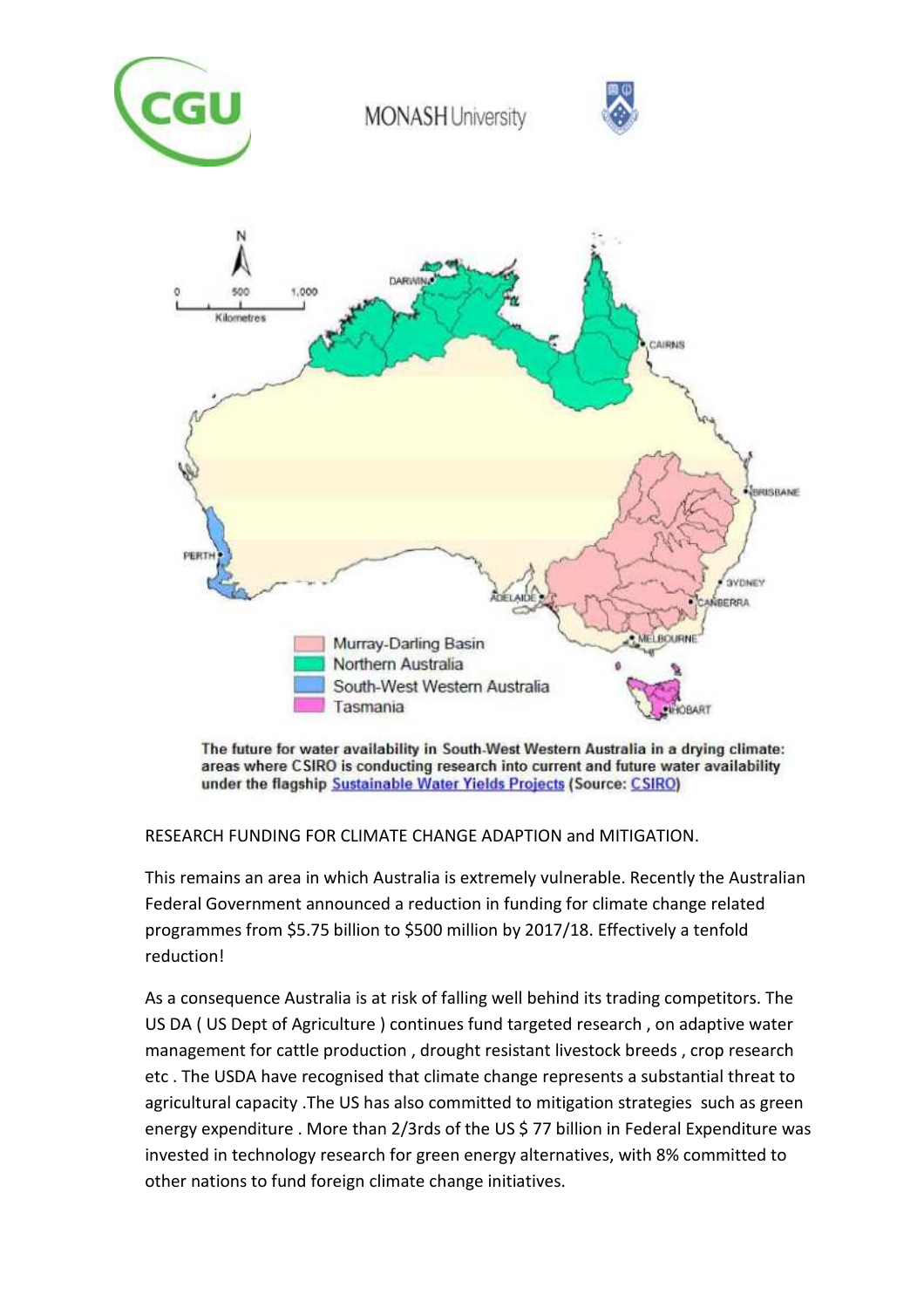



While other countries invest in green energy initiatives, Australia's reliance on fossil fuels increases with our dependency on coal fired power generation. States such as Queensland and NSW openly discourage alternative energy sources due to the states massive reserves of coal. The cost of coal generated power is becoming increasingly unsustainable when compared to green energy sources. Electricity consumption in Australia has declined 13% in the last 3 years while domestic consumers continue to install solar panels for private consumption. Despite grid feed in tariffs dropping, installation demand increases and grid demand continues a steady decline, a cause of anxiety for Australia's power generating companies

 The IPCC predicts more frequent and severe droughts for much of the food producing regions of Australia, with the CSIRO predicting reduced crop yields in our 2 major regions ( Murray – Darling Basin and South West Australia ) . With reduced rainfall, higher temps , and the effects of increased heat stress on livestock productivity is predicted to decline ( reduced meat and dairy output) At the same time it is predicted that the changes will also alter the distribution of weeds , pests and diseases .

 The effects of climate change on agriculture obviously have global ramifications with wheat and rice prices expected to double (in real terms) by 2050 and Australia as a major food exporter is heavily exposed. As a dry continent Australia is more heavily exposed than many countries but as an exporter of food what occurs in Australia impacts both national and global food security.

 While other nations such as China, USA , even New Zealand ,continue to invest in alternative energy sources as a means of addressing climate change , Australian investment at a Governmental level is declining . In the recent Federal Budget the Government announced plans to scrap the Australian Renewable Energy Agency ( ARENA ) ,the Climate Change Authority ( CCA) and the Clean Energy Finance Corporation presumably at the urging of the coal mining lobby and energy companies. Unfortunately the current Australian Government is populated by many climate change sceptics who appear more interested in ensuring the financial protection of the coal industry than the reduction in green house gas emissions.

 The consequence of Australia's attitude to commercial green energy production is that companies such as the US corporation Solar Reserve ( based in Santa Monica ) is that they have shelved plans to expand into the business and domestic market in Australia and focus primarily on production at remote mining sites, currently reliant on polluting and heavily subsidised fuel .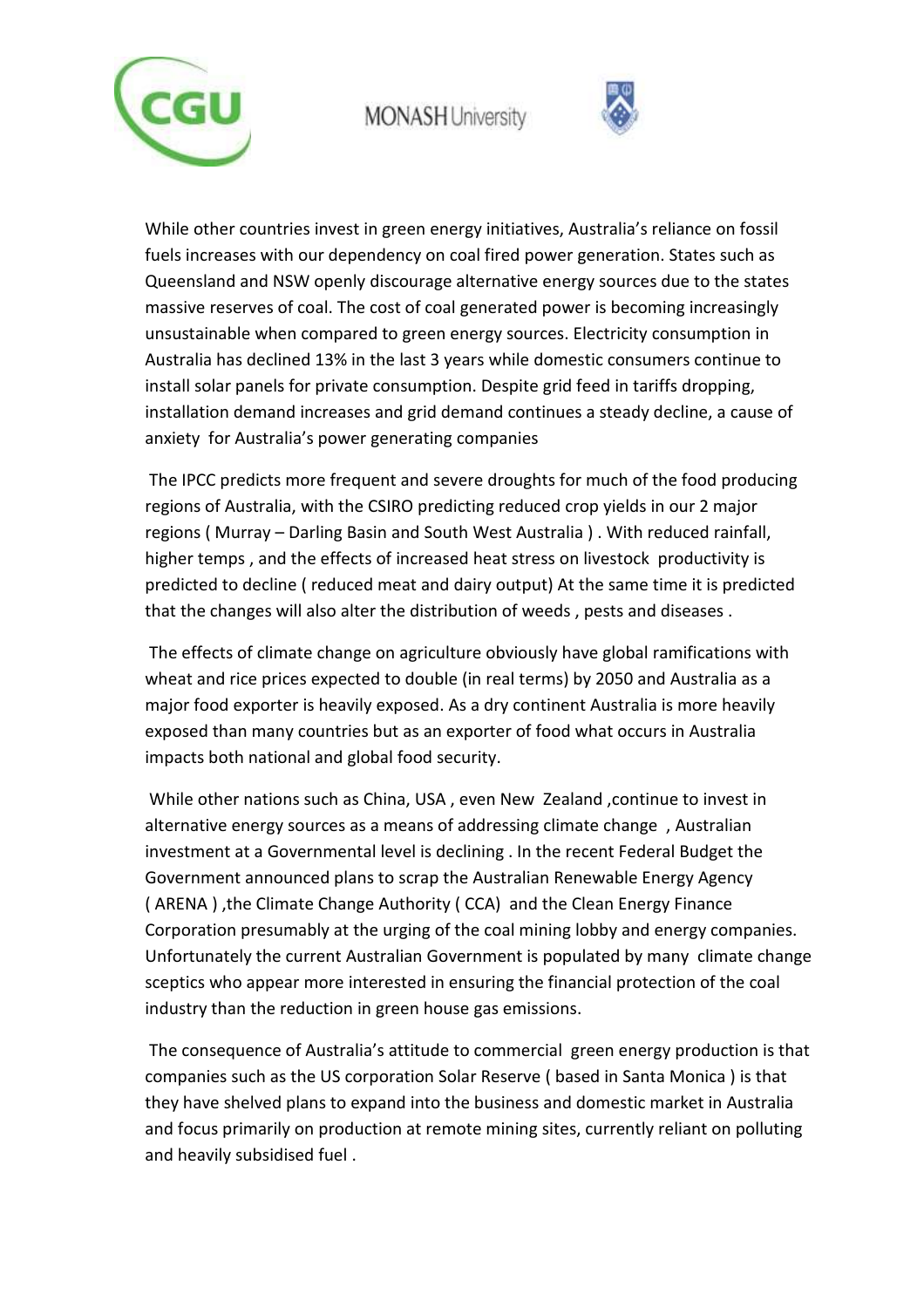



Government policy changes and the planned scrapping of the Carbon Tax have substantially curtailed large scale renewable energy projects. In this regard Australia is moving in the opposite direction to many other western industrialised nations, notably the US.

 The Californian Energy Commissioner David Hochschild, recently observed :"I really feel that Australia is starting to actually fight the future and it seems a mistake to me for a country with a wealth of natural renewable energy "

The irony is that while Australia is continuing to invest heavily in relation to flood mitigation strategies, and continues to explore options for water conserving food production and drought resistant crops we are doing far less to address the causes of climate change, which increasingly put in peril the food supply we are endeavouring to preserve.

August 2014

#### SOURCE MATERIAL

- 1) Submission on Agriculture to SBSTA , by the food , Agriculture and Natural Resources Policy Analysis Network ( FANRPAN)
- 2) Submission jointly prepared and endorsed by FRANRPAN and Mary Robinson Foundation – Climate Justice ( MRFCJ)
- 3) Significant Weather Long- Range Outlook 2014-2015 Financial Year . Dr Bruce Buckley IAG Insurance Australia
- 4) Sustainable Agriculture . Feeding the World Dr Megan Clark ( CSIRO ) Australia.
- 5) Impact of Water Scarcity in Australia on Global Food Security in an Era of Climate Change .(2013) Regional Australia Institute – Authors Qureshi ; Ejaz ; Hanjra; Munir ;Ward .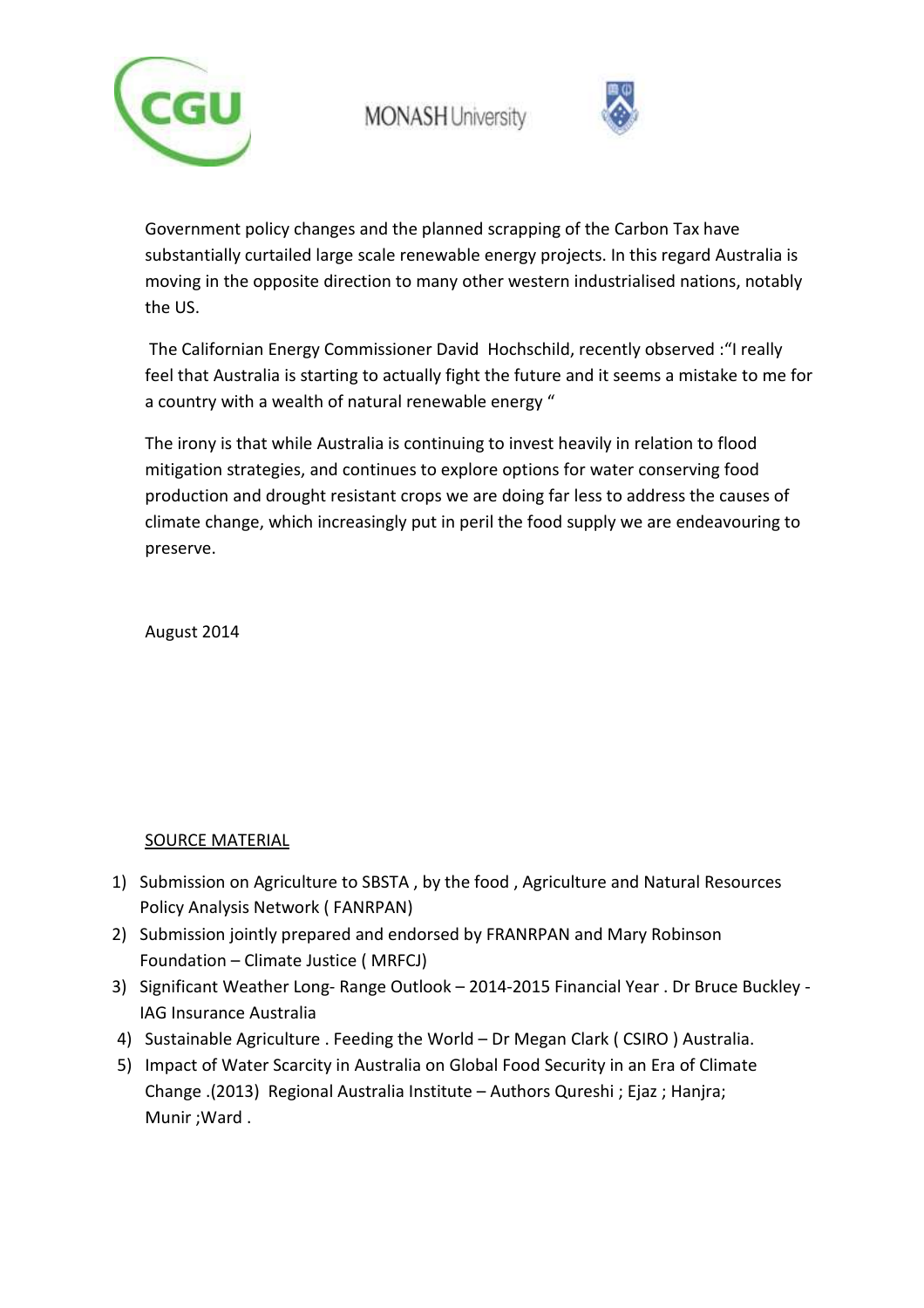

-



- 6) Climate Change and Australian Food Security Strategic Analysis Paper . Future Directions International . Author, Jinny Collet . Global Food and Water Crises Research Programme .
- 7) What Does the Future Hold for Crop Yields ? Editorial .. Authors C O'Neil and E Finkel Cosmos. July 2014
- 8) Food Security and Food Production Systems Final draft –IPCC WGH AR5 Submission Chapter 7 .Coordinating Lead Authors JR Porter and L Xie . Lead Authors . A Challinor , K Cochrane ,M Howden , MM Iqbal , D Lobell and M Travasso .
- 9) National Climate Change Research Facility ( NCCARF) . Food Security Risk Management and Climate Change . D Michael and R Crossley